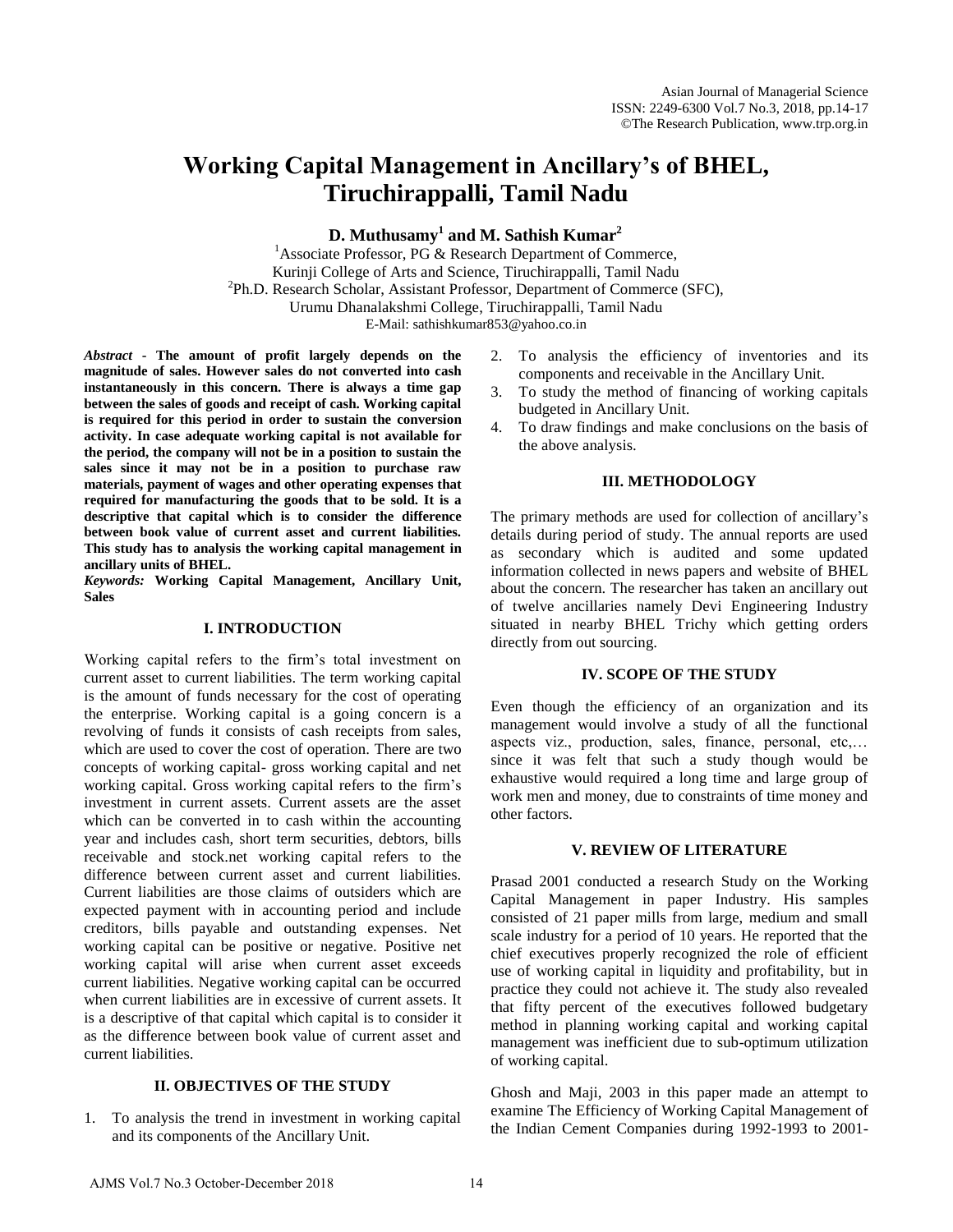2002. For measuring the efficiency of working capital management, performance, utilization, and overall efficiency indices were calculated instead of using some common working capital management ratios. Setting industry norms as target-efficiency levels of the individual firm, it also tested the speed of achieving that target level of efficiency by an individual firm during the period of study.

#### **VI. DATA ANALYSIS AND INTERPRETATION**

TABLE I STATEMENT OF NETWORKING CAPITAL

| <b>Networking</b><br><b>Current</b>                             |
|-----------------------------------------------------------------|
| capital<br>Assets                                               |
| 849169.51<br>612079                                             |
| 786529.75<br>878882                                             |
| 1330837.00<br>1198050                                           |
| 777464.16<br>1461562                                            |
| 509677.90<br>1993796                                            |
| 1354653.00<br>2102093                                           |
| $\mathbf{A}$ and $\mathbf{A}$ and $\mathbf{A}$ and $\mathbf{A}$ |

The table I shows the company's networking capital for the past five years. The net working capital is important to buy raw materials and more use of funds for a particular job. This ratio shows increasing trend for the study period. The ratio shows efficiency in working capital.



Data Source: Annual Report

TABLE II SALES TO WORKING CAPITAL

|                            | Amount in thousands |                       |                            |              |       |
|----------------------------|---------------------|-----------------------|----------------------------|--------------|-------|
| Year                       | <b>Sales</b>        | <b>Current Assets</b> | <b>Current Liabilities</b> | <b>Total</b> | Ratio |
| 2007-2008                  | 5588046.00          | 1461248.20            | 849169.51                  | 612079       | 9.1   |
| 2008-2009                  | 6902878.00          | 1665411.70            | 786529.75                  | 878882       | 7.9   |
| 2009-2010                  | 8746280.00          | 2528886.60            | 1330837.00                 | 1198050      | 7.3   |
| 2010-2011                  | 8778448.00          | 2239026.00            | 777464.16                  | 1461562      | 6.0   |
| 2011-2012                  | 11728810.00         | 2503474.00            | 509677.90                  | 1993796      | 5.9   |
| 2012-2013                  | 1231360.00          | 3456746.36            | 1354653.00                 | 2102093      | 0.6   |
| Data Source: Annual Report |                     |                       |                            |              |       |

The table II shows that the turnover to working capital for the study period has been taken by the researcher. The working capital is important to reduce the wastage of raw material and more use of funds for the particular job. This ratio is continuously decreasing for the past 6 year i.e. 2007- 2008 it was 9.13 times and 0.6 times in 2012-2013. This shows, usage of the working capital towards sales has more efficiently during the study period



TABLE III INVENTORY TO WORKING CAPITAL

|           |           | Amount in thousands              |                                           |  |
|-----------|-----------|----------------------------------|-------------------------------------------|--|
| Year      | Inventory | <b>Net</b><br>Working<br>Capital | <b>Inventory to</b><br>Working<br>Capital |  |
| 2007-2008 | 162000    | 612078.7                         | 26                                        |  |
| 2008-2009 | 600385    | 878882                           | 68                                        |  |
| 2009-2010 | 665000    | 1198049.6                        | 56                                        |  |
| 2010-2011 | 725500    | 1461561.9                        | 50                                        |  |
| 2011-2012 | 304018    | 1793796.1                        | 17                                        |  |
| 2012-2013 | 1626667   | 2102030<br>-                     | 77<br>. .                                 |  |

Data Source: Annual Report

The table III shows that Inventory to net working capital ratio was 26 times in the year 2007-2008. For the next year the ratio was increased to 68 times in 2008-2009, decreased to 56 times in 2009-2010 respectively. In the next year 2010-2011 it was increased to 50 times and in the next year 20012-2013, it was again decreased to 17 times. While comparing working capital with inventory the ratio shows the inventory efficiency of the concern.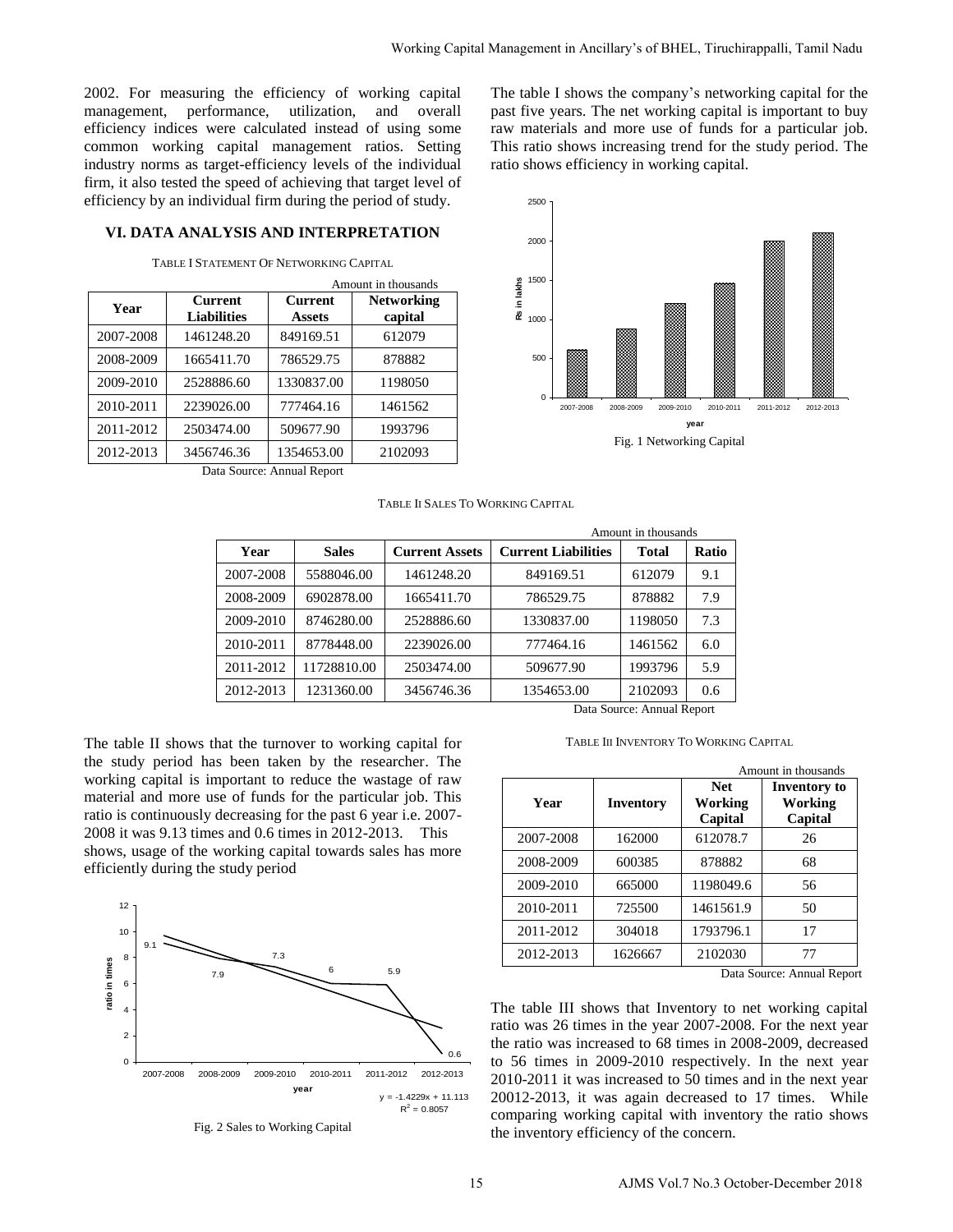

Fig. 3 Inventory to Working Capital

| TABLE IV WORKING CAPITAL TO CURRENT LIABILITIES RATIO |  |
|-------------------------------------------------------|--|
|-------------------------------------------------------|--|

| Year      | <b>Net Working</b><br>Capital | <b>Current</b><br><b>Liabilities</b> | <b>Ratio</b> |
|-----------|-------------------------------|--------------------------------------|--------------|
| 2007-2008 | 612078.70                     | 849169.51                            | 0.72         |
| 2008-2009 | 878882.00                     | 786529.75                            | 1.12         |
| 2009-2010 | 1198049.60                    | 1330837.00                           | 0.90         |
| 2010-2011 | 1461561.90                    | 777464.16                            | 1.88         |
| 2011-2012 | 1793796.10                    | 509677.90                            | 3.52         |
| 2012-2013 | 2102030.00                    | 1354653.00                           | 1.55         |

Data Source: Annual Report

Amount in thousands

The table IV reveals that, how the firm uses their working capital towards their current liabilities? Above table shows fluctuation in each and every year. But it goes high in 2011- 2012 at 3.52 times, when compared to other years in study period. The ratio recorded minimum in 2007-2008 and 2009-2010 at 0.72 and 0.90 times respectively. This ratio shows the firm's instability in controlling the working capital towards current liabilities.



#### **VII. FINDINGS**

- 1. Most of the year, current ratio has reached the norms at 2:1. It shows there are ideal use of funds
- 2. The net profit ratio shows that the sales efficiency of the firm per rupee or sales. It shows more efficiency expected 2010-2011.
- 3. The material consumed ratio is higher and it is better for the concerns. The high conversion cost ratio indicates the concerns are better to utilize the expenses towards sales.
- 4.The asset turnover ratio shows that over trading of total asset during the year 2007-2008 and 2008-2009. The ratio for the remaining year shows the ideal capacity of the firms. The traditional standard ratio is two times.
- 5. The fixed asset turnover ratio shows that the asset are utilized by the firms were more efficiently and useful.
- 6. The sales to working capital ratio show the firms have inefficiency in using working capital.
- 7. The current asset to fixed asset ratio for the first three years the firms uses the asset more efficiently and in the remaining years the ratio shows minimum efficiency.
- 8. The sales to current asset ratio shows that the firms used the income more efficiently to utilize the current asset.
- 9. The working capital to current liability ratio shows the firm's instability in controlling the working capital.
- 10. Debtor turnover ratio clearly shows that ratio is inconsistent and continuous increasing. It shows efficiency in managing the debtors.
- 11. Average debt collection period shows in efficiency to collect the money from debtors or it shows liberal debt collection policy.
- 12. Inventory turnover ratio clearly shows that ratio is inconsistent and continuous decreasing. It shows inefficiency in managing the inventories.
- 13. The inventory holding period shows the firms position in maintaining inventory holding for less than 50 days.
- 14. While comparing working capital to the inventory ratio firm is in efficiency and more useful.
- 15. Working capital trend shows a continuous increasing in working capital.
- 16. The debtor to current asset ratio shows that firms utilized the funds from the debtors towards the current asset.

## **VIII. LIMITATIONS**

The study was only made for six years from 2007-2008 to 2012-2013 any change made or occurred before or after this period has not been taken in to consideration. The working capital analysis was compared with similar firm in the same field.

## **IX. CONCLUSION AND RECOMMENDATION**

The study on working capital management was undertaken in the ancillary units of BHEL, Trichy for a period of five years from 2007-2008 to 2012-2013. By means of advancement of technology and the effectiveness of employee; it uplifts the firm to a tremendous growth. The firms have to increase the production and the workers. The analysis reflects that the companies possessing good in liquidity position. During the period of study there were a few ups and downs in the working capital management, but it did not affect the operation of the companies to a great